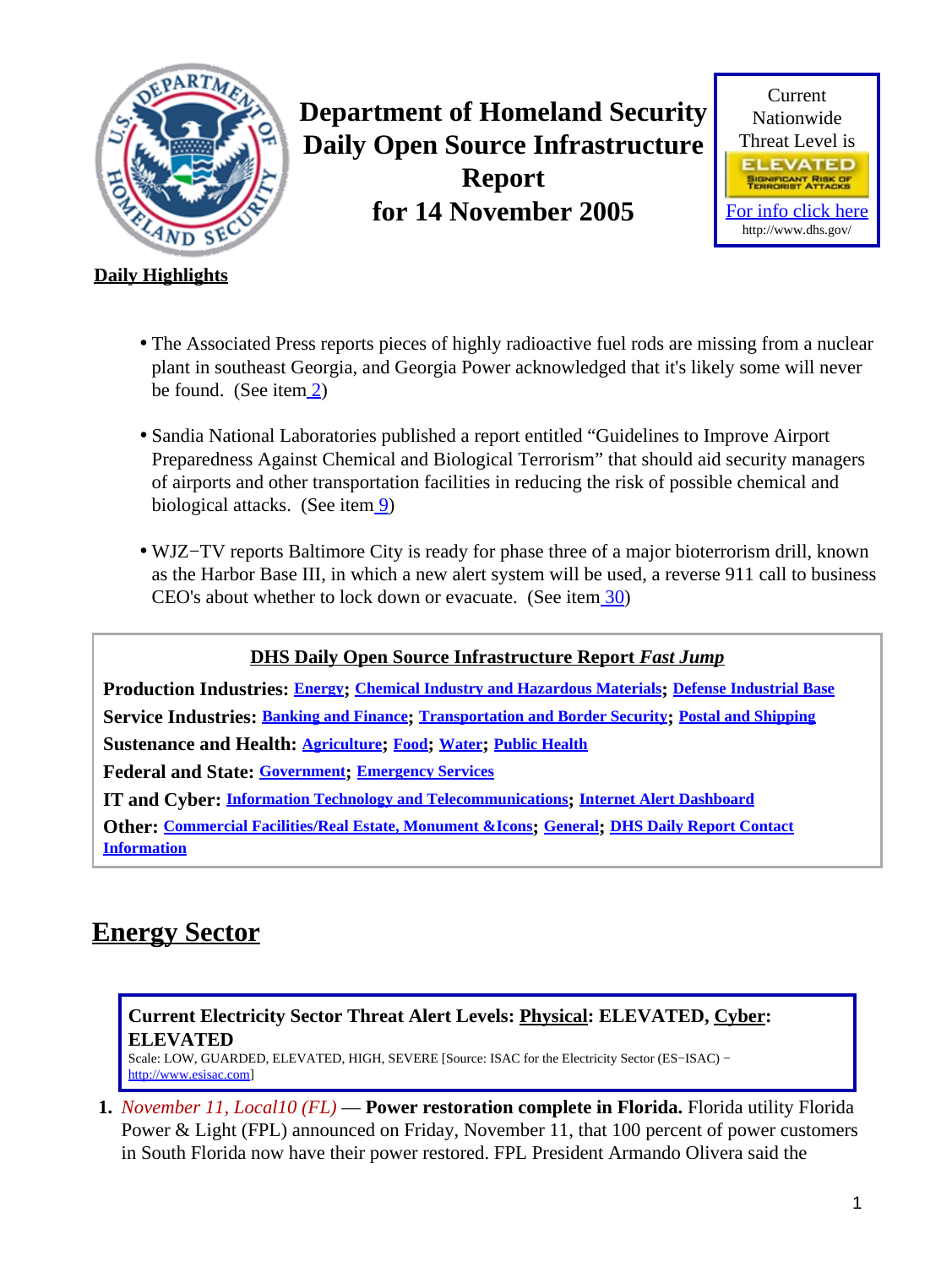number of FPL customers who lost power due to Wilma −− 3.2 million −− is the most from any single event in company history, including when Hurricane Andrew struck 13 years ago. Wilma's damaging winds not only took down trees, power lines, and traffic lights, it also damaged substations and transformers, making the restoration of power a difficult task. Source[: http://www.local10.com/news/5306747/detail.html](http://www.local10.com/news/5306747/detail.html)

<span id="page-1-0"></span>**2.** *November 11, Associated Press* — **Pieces of nuclear fuel rods missing at plant.** Pieces of highly radioactive fuel rods are missing from a nuclear plant in southeast Georgia, and Georgia Power acknowledged that it's likely some will never be found. The utility said more than five feet of spent fuel rods, removed in the 1980s from a reactor at the Hatch nuclear plant near Baxley, GA, could not be found during an inventory last month. The pencil−thin rods, kept in containment pools at the plant, emit lethal doses of radiation. Georgia Power spokesperson Tal Wright said the pieces likely remain unfound in the pools or were shipped to a waste disposal facility. Nuclear Regulatory Commission spokesperson Roger Hannah said the deadly radioactivity of the pieces makes them virtually impossible to steal. He said they would not have left the plant without setting off its radiation monitors. Workers continue to search 40−feet−deep containment pools with robotic cameras for the rods. Source[: http://www.news4jax.com/news4georgia/5302195/detail.html](http://www.news4jax.com/news4georgia/5302195/detail.html)

### [[Return to top](#page-0-1)]

# <span id="page-1-1"></span>**Chemical Industry and Hazardous Materials Sector**

**3.** *November 10, Denver Post (CO)* — **Chemical cloud prompts evacuation in Colorado.** An evacuation area of about two miles was established near Boulder, CO, after a chemical cloud was released Thursday morning, November 10. The incident occured at the Lexmark plant −− a leading developer, manufacturer, and supplier of printing solutions −− north of Boulder. The chemical cloud formed when part A and part B epoxy were being mixed together, creating an unexpected reaction, said Boulder police spokesperson Julie Brooks. Justin Dombrowski, interim director of emergency management for the city and county of Boulder, says at least seven people have complained about respiratory problems at the Lexmark plant. Buildings in the area were evacuated, some workers and residents were told to stay inside, and all roads near the plant were closed.

Source[: http://www.denverpost.com/news/ci\\_3202035](http://www.denverpost.com/news/ci_3202035)

#### [[Return to top](#page-0-1)]

## <span id="page-1-2"></span>**Defense Industrial Base Sector**

**4.** *November 11, Washington Post* — **Defense firms may be losing investor confidence.** For the makers of the military's ships and fighter jets, the boom times may be coming to an end. At least that's what some Wall Street analysts and recently sluggish defense contractor stock prices suggest. In the face of a stubborn budget deficit fed by hurricane relief bills and rising war costs, the surge in defense spending following the September 11, 2001, terrorist attacks is likely to level off, experts say. Gordon England, the acting deputy secretary of defense, has ordered the military leadership to find \$32.1 billion in budget savings over the next five years. The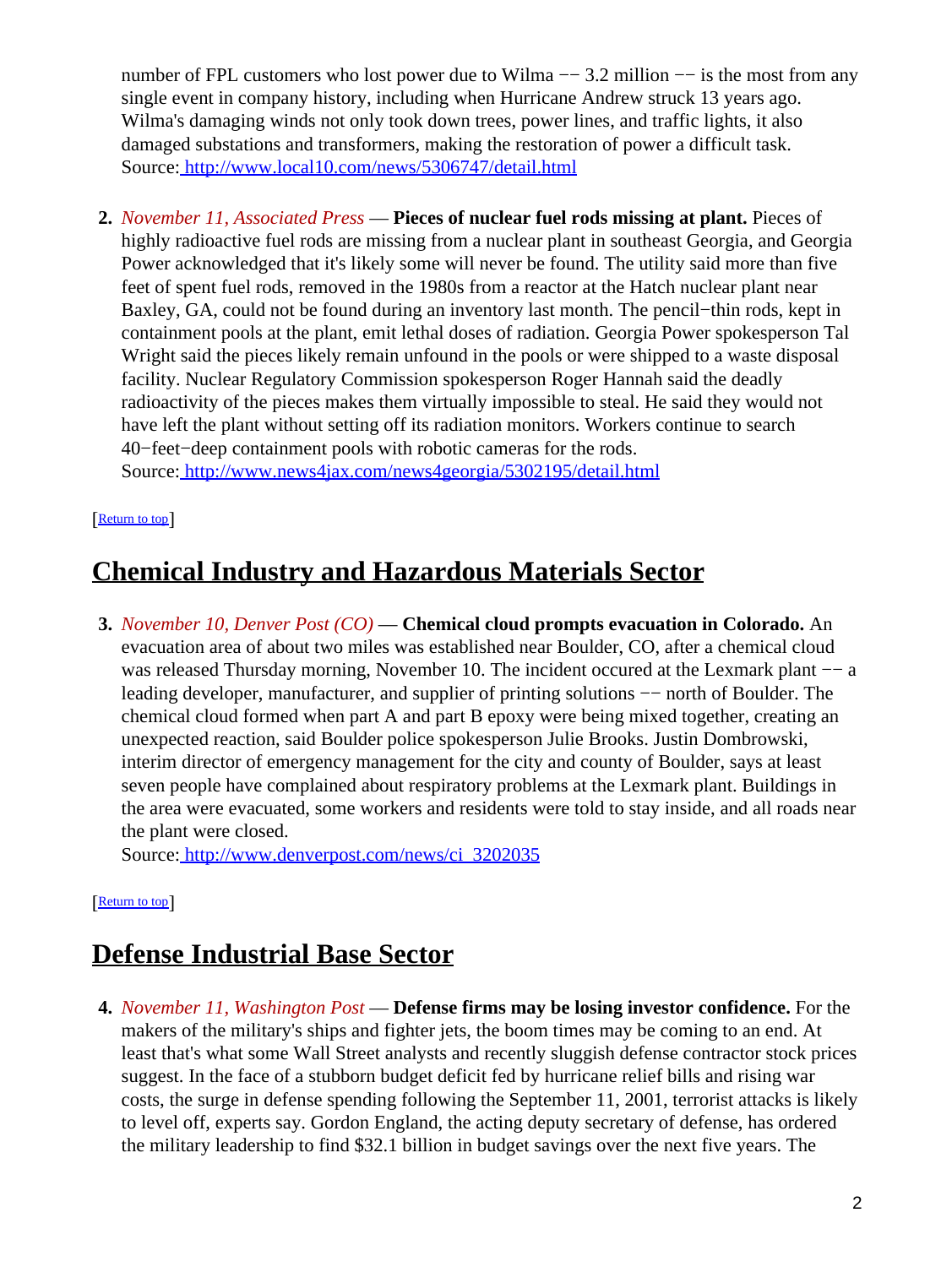Pentagon also is awaiting completion of a department−wide reassessment of missions, weapons and force that could recommend further changes. This has created a sense of anxiety within the defense industry, however, any cuts are expected to be spread over several years. Still, some analysts feel the slump in investor enthusiasm could soon trickle down to the usually buoyant stocks of the industry's small to mid−size players. Many of the firms specializing in information technology and electronics continue to have "premium valuations" that are "unwarranted," Joseph B. Nadol, aerospace and defense analyst for J.P. Morgan, said in a recent note to clients. Source[: http://www.washingtonpost.com/wp−dyn/content/article/2005/11](http://www.washingtonpost.com/wp-dyn/content/article/2005/11/10/AR2005111002124.html) [/10/AR2005111002124.html](http://www.washingtonpost.com/wp-dyn/content/article/2005/11/10/AR2005111002124.html)

### [Return to top](#page-0-1)

# <span id="page-2-0"></span>**Banking and Finance Sector**

**5.** *November 11, The Age (Australia)* — **Man jailed over massive credit card scam network.** A Malaysian man has been jailed for his part in a massive international credit card scam that could have cost a Trinidad−based bank alone \$100 million. Wee Heong Teoh used a line−tap modem and voice recorder to decipher computer signals transferred through phone lines during Electronic Fund Transfer Point Of Sale (EFTPOS) purchases at Melbourne, Australia, shops. Noises made during the transactions were decoded to obtain credit card numbers. A Victorian County (Australia) Court heard that Teoh obtained 867 card numbers from local and overseas credit card holders. He then transferred the money to Malaysia. Police believe unknown organizers in Malaysia control a wider credit card syndicate in which Teoh became involved, the court heard. In sentencing Teoh, Judge Irene Lawson described his role in the scam as a runner. "The Crown accepts that you were at the lowest end of the echelon of this scheme. You were still a very necessary part," she said.

Source[: http://www.theage.com.au/news/national/man−jailed−over−massi](http://www.theage.com.au/news/national/man-jailed-over-massive-credit-card-scam-network/2005/11/10/1131578172458.html?oneclick=true) [ve−credit−card−scam−network/2005/11/10/1131578172458.html?on eclick=true](http://www.theage.com.au/news/national/man-jailed-over-massive-credit-card-scam-network/2005/11/10/1131578172458.html?oneclick=true)

**6.** *November 10, Messaging Pipeline* — **New instant messaging phishing attack appears.** Users of Yahoo's instant messaging (IM) service are being warned of a new phishing attack which sends IM users a message telling them their account will be blocked unless they respond to a terms of service violation. The new attack, dubbed IM.Marphish.Yahoo, sends a message that appears to be from the Yahoo "abuse department" informing users that they are in violation of their agreement. To prevent their account from being deactivated, users are directed to a URL to a malicious site hosted at the 42.pl domain. From there, users are redirected to a Web page that appears to be the Yahoo login page to collect login and password information. Source[: http://www.informationweek.com/story/showArticle.jhtml?artic leID=173601765](http://www.informationweek.com/story/showArticle.jhtml?articleID=173601765)

### [[Return to top](#page-0-1)]

# <span id="page-2-1"></span>**Transportation and Border Security Sector**

**7.** *November 11, Department of Transportation* — **United States, Canada reach Open−Skies aviation agreement.** The United States and Canada on Friday, November 11, reached a full Open−Skies aviation agreement that removes all economic restrictions on air services to, from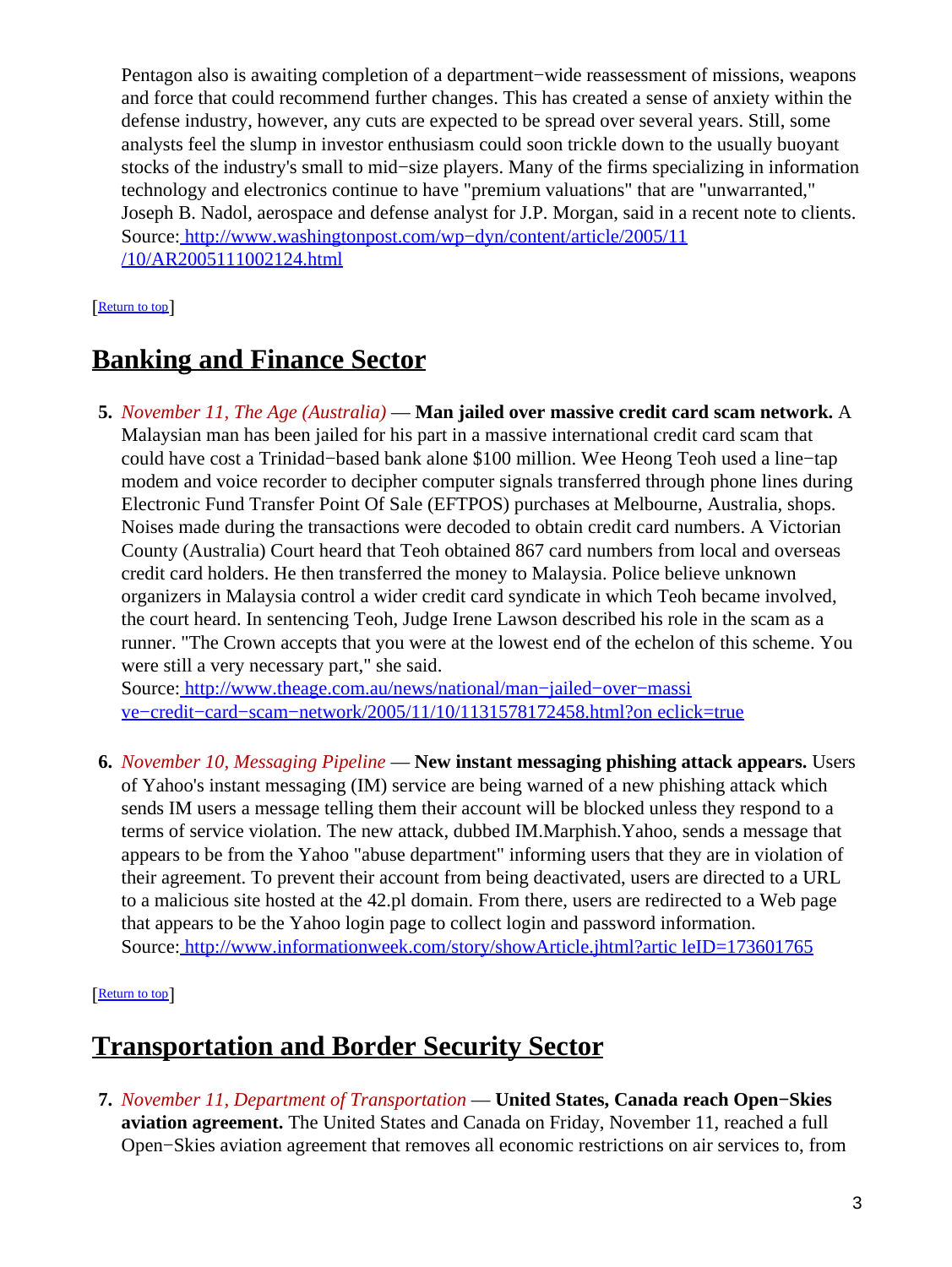and beyond the other's territory by the airlines of both countries. This agreement, reached after three days of talks in Washington, builds on the liberalized accord reached in 1995 between the two countries, will make Canada the United States' 73rd Open−Skies partner. Open−Skies agreements permit unrestricted service by the airlines of each side to, from, and beyond the other's territory, without restrictions on how often carriers fly, the kind of aircraft they use, and the prices they charge. The new agreement will amend the 1995 accord, which eliminated most restrictions on air service between the United States and Canada. The earlier agreement fell short of a full Open Skies agreement in that it provided virtually no rights for airlines to fly beyond the other country and severely limited express cargo services. These restrictions are removed in the new agreement. The two governments anticipate that the agreement will formally take effect in September 2006.

Source[: http://www.dot.gov/affairs/dot16605.htm](http://www.dot.gov/affairs/dot16605.htm)

**8.** *November 11, Associated Press* — **United to hire flight attendants.** United Airlines plans to hire 2,000 flight attendants in the coming year, the company said. United finished recalling furloughed attendants last month and has 15,500 on active duty, Jane Allen, senior vice president of onboard service, said Thursday, November 10. The airline has not hired new cabin crew employees in more than four years. Allen said United needs additional attendants to staff more daily flying hours and international flights, as well as make up for attrition that has come during parent company UAL's restructuring of the airline under Chapter 11 bankruptcy protection. Elk Grove Village, IL−based UAL has said it is on schedule to emerge from bankruptcy in early February 2006.

Source[: http://www.usatoday.com/travel/news/2005−11−11−united−attend ants\\_x.htm](http://www.usatoday.com/travel/news/2005-11-11-united-attendants_x.htm)

<span id="page-3-0"></span>**9.** *November 10, Sandia National Laboratories* — **Airport protection guidelines to be distributed to emergency planners and airport executives.** A published report developed by a joint team of researchers from Sandia National Laboratories (SNL) in Livermore, CA, and Lawrence Berkeley National Laboratory in Berkeley, CA, is being distributed to airport executives and emergency planners and is expected to aid security managers of airports and other transportation facilities in reducing the risk of chemical and biological attacks. Sandia is a National Nuclear Security Administration (NNSA) laboratory. The research leading to the development of the guidance document was funded by the Department of Homeland Security. "Guidelines to Improve Airport Preparedness Against Chemical and Biological Terrorism" is a 100−page document that makes concrete recommendations on improving security and assessing vulnerable areas, and helps its readers understand the nature of chemical and biological attacks. The report has been turned over to Airports Council International (ACI) and the American Association of Airport Executives (AAAE), two large organizations that together represent the interests of thousands of airport personnel and facilities in the U.S. and around the world. The project was an extension of PROACT (Protective and Responsive Options for Airport Counter−Terrorism), a five−year Sandia−led program most recently supported by the Department of Homeland Security.

PROACT fact sheet[: http://www.ca.sandia.gov/chembio/factsheets/chembio\\_fs.pdf](http://www.ca.sandia.gov/chembio/factsheets/chembio_fs.pdf) Source[: http://www.sandia.gov/news−center/news−releases/2005/def−non](http://www.sandia.gov/news-center/news-releases/2005/def-nonprolif-sec/proact-guidelines.html) [prolif−sec/proact−guidelines.html](http://www.sandia.gov/news-center/news-releases/2005/def-nonprolif-sec/proact-guidelines.html)

**10.** *November 10, Washington Technology* — **New security system to be installed at Baltimore port.** The Maryland Port Administration is spending \$5.5 million to design and install a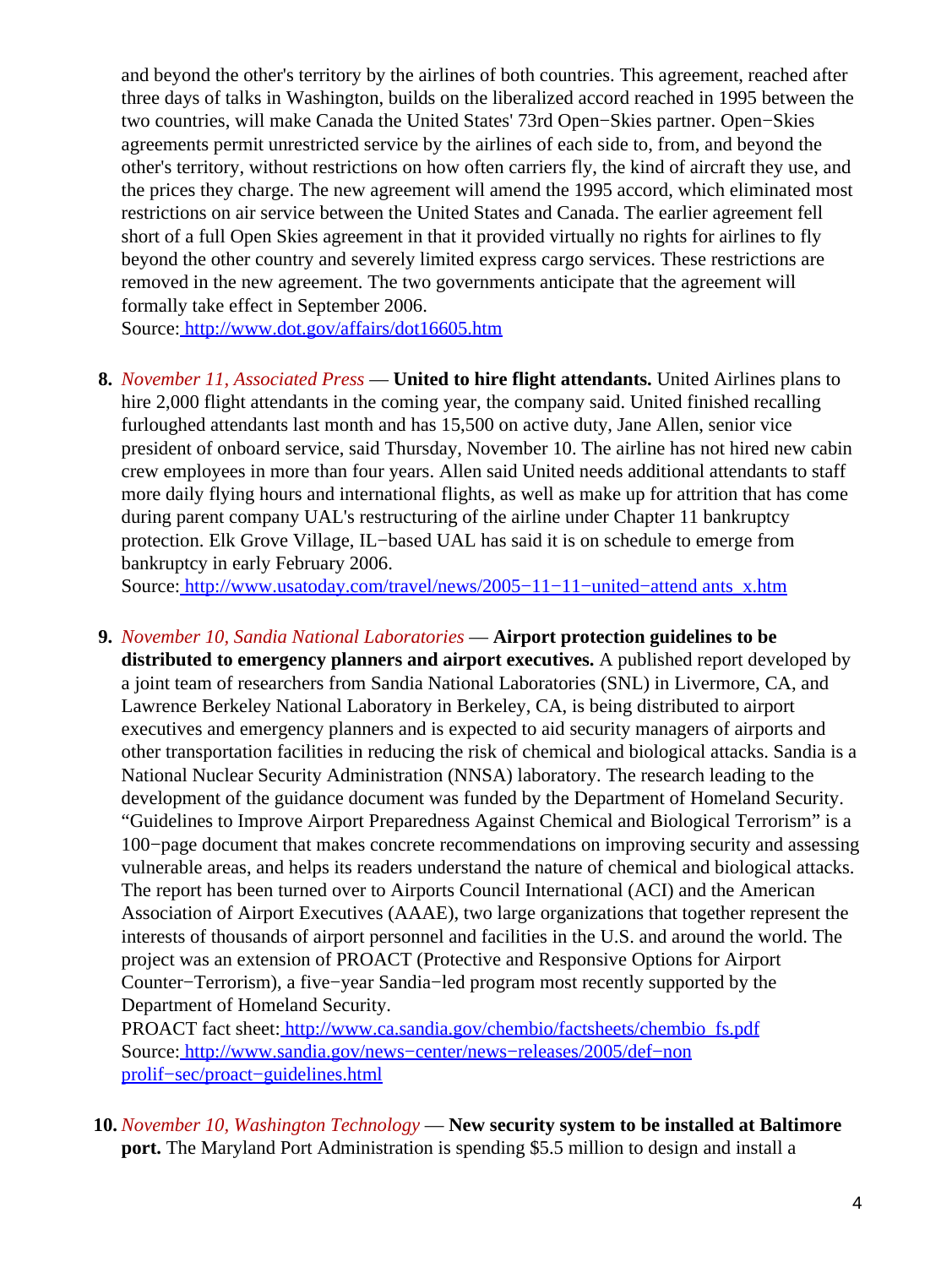security system at the Port of Baltimore. The project will include the installation of a remote video surveillance system as well as enhancements to terminal perimeter security. The expected completion date for the project is fall 2006. Real−time intrusion detection technology and thermal and low−light cameras will allow security personnel to monitor fences, terminals, gates, and piers in order to respond to suspicious activities. The communications network will be a wide−area network with both wireless and fiber optic links to connect the public terminals. Besides safeguarding the cargo that flows in and out of the port, the system also will provide expanded safety and security for employees, visitors, and nearby citizens. Source[: http://www.washingtontechnology.com/news/1\\_1/daily\\_news/2740 3−1.html](http://www.washingtontechnology.com/news/1_1/daily_news/27403-1.html)

**11.** *November 09, St. Louis Post−Dispatch (MO)* — **Birds may have confused air traffic radar system.** Large flocks of migrating waterfowl are suspected of causing St. Louis' air traffic radar system to malfunction Wednesday morning, November 9. Around 7 a.m. CST, radar screens at the air traffic control center in Weldon Spring, MO, showed thousands of blips that controllers knew were not aircraft, the Federal Aviation Administration (FAA) reported. The radar system, which helps controllers keep planes on proper flight paths and avoid collisions, became overloaded and crashed. Air traffic controllers in Kansas City began guiding pilots through St. Louis airspace at 8:49 a.m. until St. Louis controllers made a switch to a secondary radar system 15 minutes later, FAA spokesperson Elizabeth Isham Cory said. Waterfowl have caused radar systems serving other airports to shut down and were believed to have caused the October 10 radar malfunction at Logan International Airport in Boston. On November 2, migratory birds caused the same type of radar system to shut down in Kansas City. Source[: http://www.stltoday.com/stltoday/news/stories.nsf/stlouiscit](http://www.stltoday.com/stltoday/news/stories.nsf/stlouiscitycounty/story/69B5A23CB6ACF3F1862570B5001C7AA4?OpenDocument) [ycounty/story/69B5A23CB6ACF3F1862570B5001C7AA4?OpenDocument](http://www.stltoday.com/stltoday/news/stories.nsf/stlouiscitycounty/story/69B5A23CB6ACF3F1862570B5001C7AA4?OpenDocument)

[[Return to top](#page-0-1)]

# <span id="page-4-0"></span>**Postal and Shipping Sector**

Nothing to report. [[Return to top](#page-0-1)]

## <span id="page-4-1"></span>**Agriculture Sector**

#### **12.** *November 10, Indiana Ag Connection* — **Emerald ash borer found in Randolph, Indiana.** The emerald ash borer, an exotic species of beetle that destroys ash trees, has been confirmed at

a location in Randolph, IN. As a result of the confirmed discovery, the state Department of Natural Resources issued a quarantine for most ash products in White River Township in Randolph County. The U.S. Department of Agriculture confirmed that larvae have been discovered in about seven trees that follow a small drainage ditch a half−mile from a site where Michigan nursery stock was introduced several years ago. Officials say it is possible that another source is in the area, however. Robert Waltz, state entomologist, said the quarantine prohibits transportation of ash trees and most ash tree products out of White River Township. This rule includes nursery stock, logs or untreated lumber with the bark attached; any type of firewood except for pine; and any composted or uncomposted ash chips or bark chips that are one inch or larger.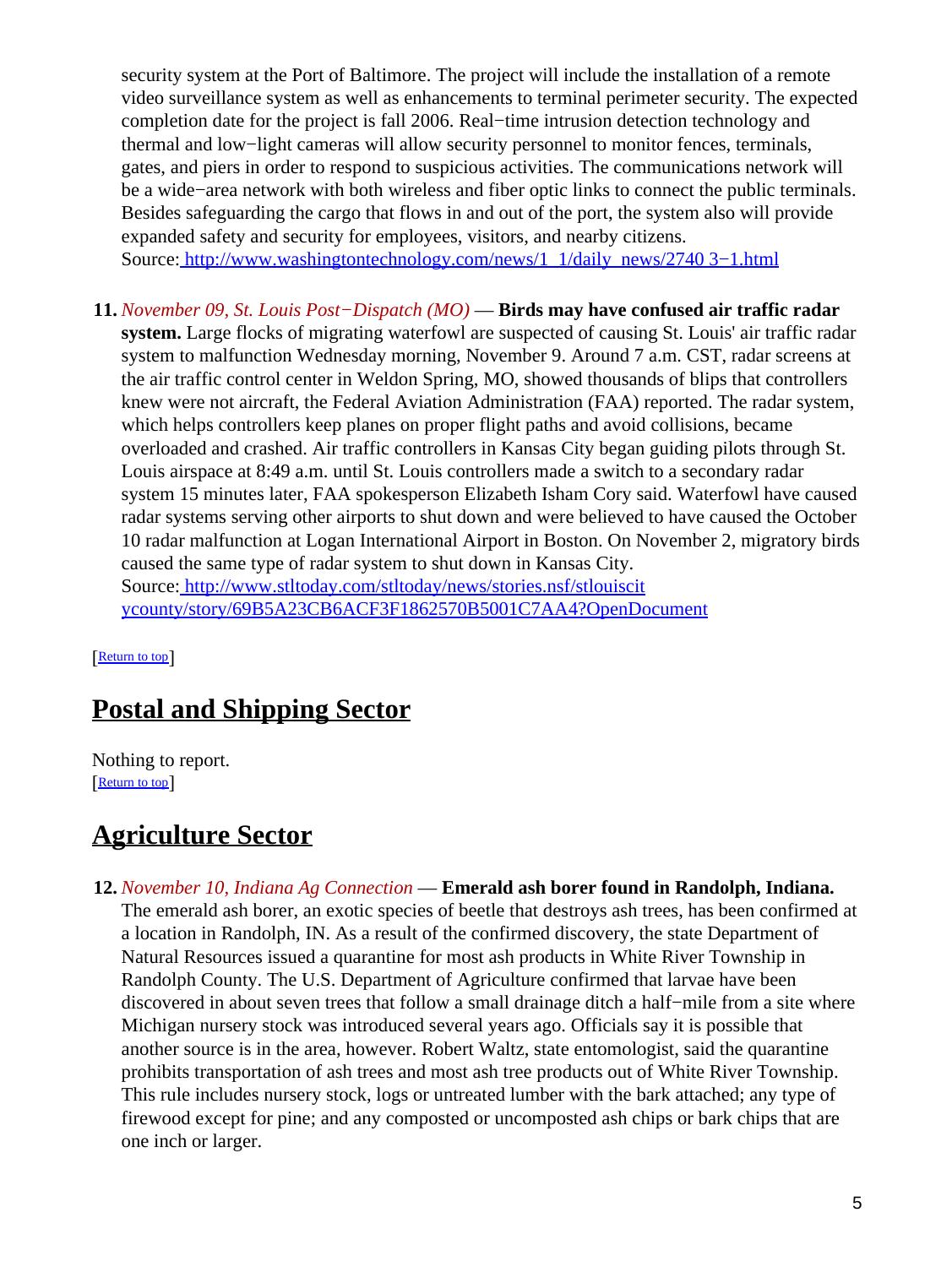Emerald ash borer information:<http://www.emeraldashborer.info/> Source[: http://www.indianaagconnection.com/story−state.cfm?Id=688&yr =2005](http://www.indianaagconnection.com/story-state.cfm?Id=688&yr=2005)

- **13.** *November 10, Agricultural Research Service* — **Study probes spread of U.S. corn pest in Europe.** The Agricultural Research Service (ARS) has helped shed new light on the spread in Europe of the western corn rootworm beetle, the most destructive pest of corn in the U.S. It was thought that the European spread of this pest, Diabrotica virgifera virgifera, could be traced exclusively to its accidental 1992 introduction from North America into the former Yugoslavia. But a new study, headed by researchers Thomas Guillemaud and Nicholas Miller at Institut National de la Recherche Agronomique (INRA) in Sophia Antipolis, France, has found that it's the result of at least three independent transatlantic introductions. This suggests that such incursions may be occurring more often than previously thought. The study entailed analysis of genetic variation in European and American western corn rootworm populations, specifically at eight microsatellite loci within their DNA. ARS Molecular biologist Kyung Seok Kim developed the microsatellite DNA markers needed for the study. Kim explained that the pests are usually most easily controlled by rotating crops between corn and soybean. He added that the findings also bear significance because of the emergence of a new variant of the western corn rootworm in the U.S. that lays its eggs in soybeans and whose offspring hatch in corn. Source[: http://www.ars.usda.gov/News/docs.htm?docid=1261](http://www.ars.usda.gov/News/docs.htm?docid=1261)
- **14.** *November 10, Stop Soybean Rust News* — **First soybean rust found in Texas.** U.S. Department of Agriculture scientists Thursday, November 10, confirmed the presence of Asian soybean rust on kudzu leaves collected near Dayton, TX, in Liberty County. This is the first rust sighting in Texas ever, said Tom Isakeit, Extension plant pathologist at Texas A&M University. It also becomes, by far, the western−most county with rust ever in the U.S. The find brings the U.S. rust−county total to 122 in eight states.

Source[: http://www.stopsoybeanrust.com/viewStory.asp?StoryID=618](http://www.stopsoybeanrust.com/viewStory.asp?StoryID=618)

#### [[Return to top](#page-0-1)]

### <span id="page-5-0"></span>**Food Sector**

**15.** *November 12, Associated Press* — **U.S. will maintain higher mad cow testing standard.** The government plans to maintain indefinitely its faster level of testing for mad cow disease, rather than scaling back testing in December as originally envisioned. U.S. Department of Agriculture Secretary Mike Johanns says he wants government scientists to continue testing about 1,000 cattle a day. "I have just been very reluctant to even set a date as to when we would bring that to a close," Johanns said in an interview with The Associated Press. "It's safe to say the enhanced surveillance is going to extend beyond the end of December." Johanns said he wants to make sure testing represents all regions of the country and that healthy animals are tested. The government has been testing only sick, injured, or dead cows, those deemed to be at "high risk" of having mad cow disease. "High risk" means animals showing signs of mad cow disease, such as nervous system problems or emaciation, "downer" animals that can't walk, or dead animals. The nation's first case of mad cow disease was confirmed in December 2003 in a Canadian−born cow in Washington state. In response, the Agriculture Department increased its testing in June 2004 from an average of about 55 daily to more than 1,000 a day. Source[: http://www.newsday.com/news/health/ats−ap\\_health19nov12,0,14](http://www.newsday.com/news/health/ats-ap_health19nov12,0,1462593.story?coll=ny-leadhealthnews-headlines)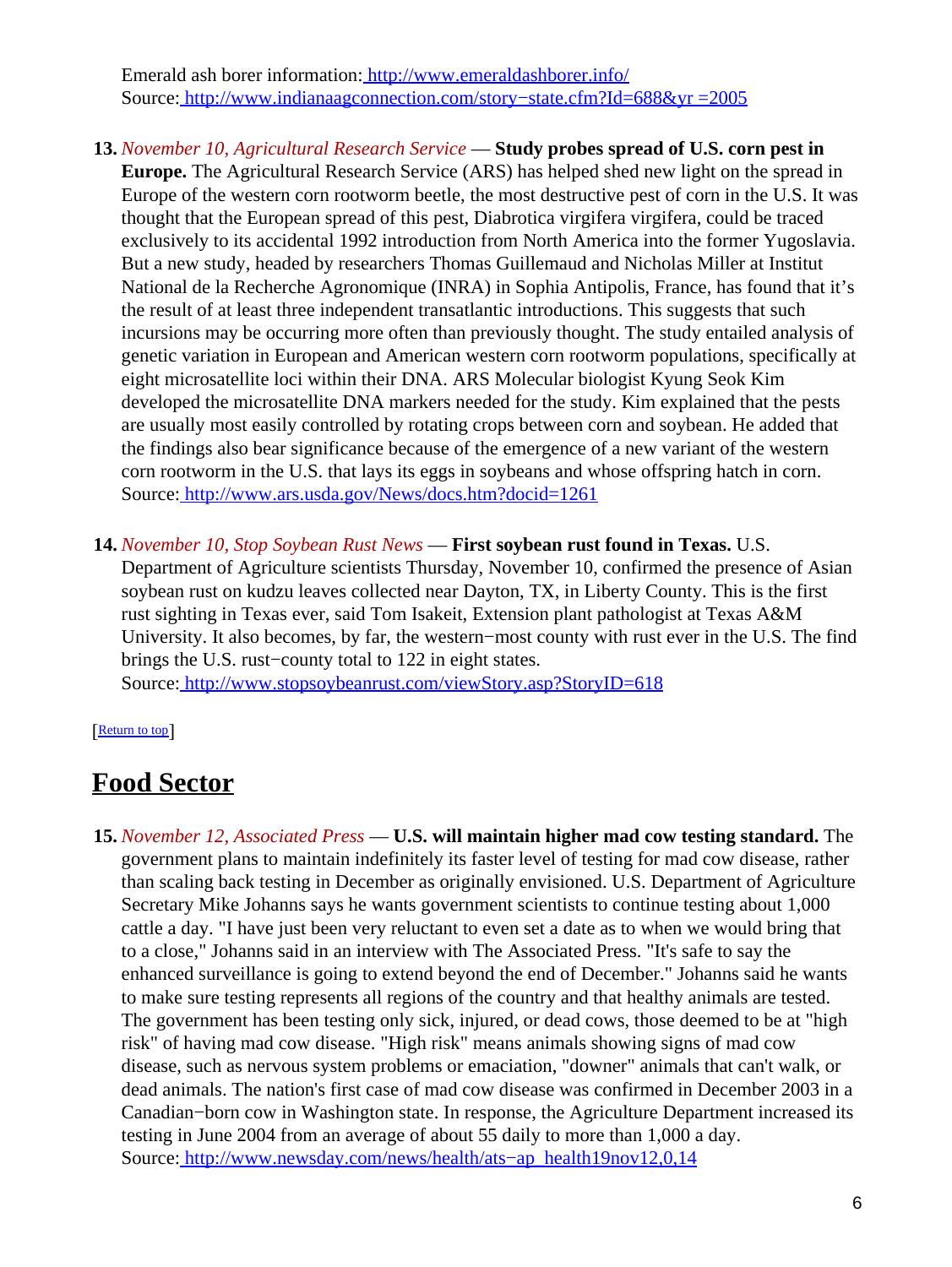#### [62593.story?coll=ny−leadhealthnews−headlines](http://www.newsday.com/news/health/ats-ap_health19nov12,0,1462593.story?coll=ny-leadhealthnews-headlines)

- **16.** *November 10, Agricultural Research Service* — **New film created from milk is edible, water resistant.** Several products commonly found in grocery store dairy aisles could soon be coated in an edible and water−resistant milk protein, thanks to a new process developed by Agricultural Research Service (ARS) scientists that makes possible the continuous manufacture of casein film. The process uses the unique characteristics of casein, a milk protein that is the chief nutritional ingredient in cheese. Casein is also used in nonfood products including adhesives, finishing materials for paper and textiles, and paints. The casein films could serve as stand−alone sheets or as thin coatings that form a barrier to outside substances while protecting a product from damage or contamination. The edible film locks in moisture, so it can coat dairy food products, such as cheese, or function as part of a laminate in packaging for cottage cheese or yogurt. Flavorings, vitamins or minerals could be added to enhance flavor and nutrition. Michael Kozempel, a recently retired ARS chemical engineer, developed a continuous pilot plant process to produce the film. He found a suitable belt material and feeding mechanism so that the solution can be uniformly spread and dried to form a film that is readily removed from the belt. The process can be modified for other proteins. Source[: http://www.ars.usda.gov/is/pr/2005/051110.htm](http://www.ars.usda.gov/is/pr/2005/051110.htm)
- **17.** *November 10, Food Safety and Inspection Service* — **Chicken salad recalled.** Isabelle's Kitchen, Inc., a Harleysville, PA, firm, is voluntarily recalling approximately 5,523 pounds of chicken salad products that may be contaminated with Listeria monocytogenes, the U.S. Department of Agriculture's Food Safety and Inspection Service (FSIS) announced Thursday, November 10. The chicken salads were distributed to supermarkets and institutions in Connecticut, Delaware, Maryland, North Carolina, Pennsylvania, Virginia, and West Virginia. The problem was discovered through company microbiological sampling. FSIS has received no reports of illnesses associated with consumption of the product. Consumption of food contaminated with Listeria monocytogenes can cause listeriosis, an uncommon but potentially fatal disease.

Source: http://www.fsis.usda.gov/News & Events/Recall 049 2005 relea se/index.asp

[[Return to top](#page-0-1)]

## <span id="page-6-0"></span>**Water Sector**

**18.** *November 10, Boston Herald (MA)* — **Ipswich residents warned not to drink water.** The Ipswich, MA, Water Department has issued a warning to all residents not to use their water under any circumstances until further notice. High pH levels were detected in the system Thursday, November 10, due to a chemical spill in the water supply. Approximately 40 gallons of potassium hydroxide leaked into the clear well holding tank at the Water Treatment Plant, according to selectmen Chairman James Foley. The clear well is a holding tank for treated water and holds about 100,000 gallons of water that is distributed to the town. The state Department of Environmental Protection was notified and told the town to warn residents "not to drink, bathe or come in contact with the water until the system is flushed," said Foley, adding that contact with the chemical can cause burns to the skin or eyes. The filtration plant has been shut down and the Water Department is flushing the water mains as well as draining the contaminated well.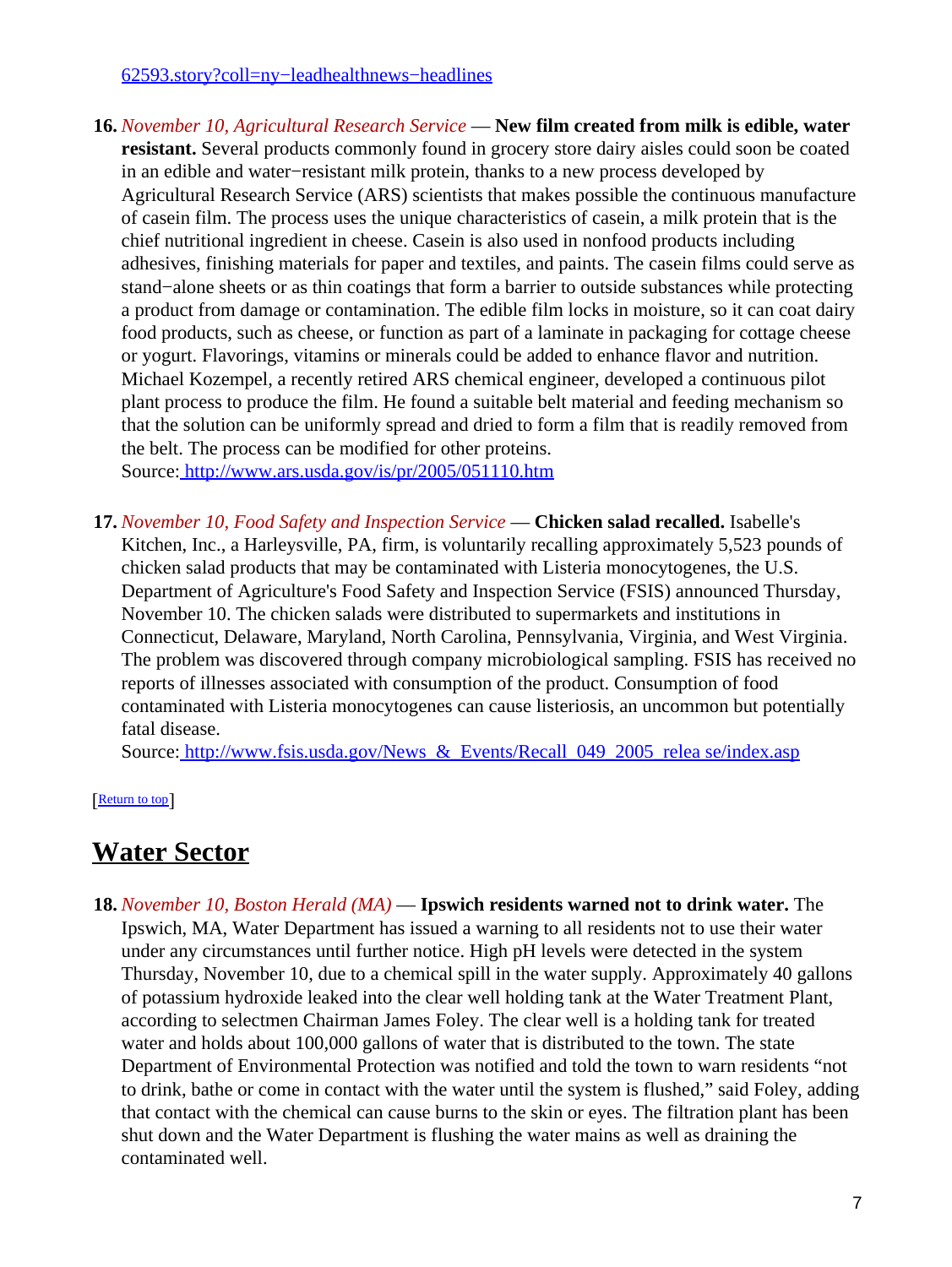Source[: http://news.bostonherald.com/localRegional/view.bg?articleid =111530](http://news.bostonherald.com/localRegional/view.bg?articleid=111530)

**19.** *November 10, Boston Globe (MA)* — **Fluoride shortage causes scramble for new source.** A nationwide shortage of fluoride has caused some communities in Greater Boston, MA, to scramble for the compound used to prevent cavities. In mid−August, a Florida manufacturer notified its distributor that it would no longer produce hydrofluosilicic acid, one of the products used to fluoridate drinking water. The effect of a plant shutdown in Fort Meade, FL, by US Agri−Chemicals, one of only three such manufacturers in the country, has cascaded to this region. Exacerbating the shortage, California just passed a statewide referendum requiring the addition of fluoride to all drinking water supplies. "The decrease in supply has had a ripple effect through the industry," said Ria Convery, communications director for the Massachusetts Water Resources Authority. The MWRA provides water to 14 communities. Although the MWRA has found an alternate fluoride supplier in Houston, TX, the authority will have to pay a higher price, Convery said. "It used to cost us \$618 per ton, and we're now up to \$816 under this new contract," she said. Convery said the MWRA will pass the additional cost on to its customers. The MWRA and local officials predicted that by next year the market will normalize and the price of fluoride will come back down.

Source[: http://www.boston.com/news/local/articles/2005/11/10/fluorid](http://www.boston.com/news/local/articles/2005/11/10/fluoride_shortage_causes_scramble_for_new_source/) [e\\_shortage\\_causes\\_scramble\\_for\\_new\\_source/](http://www.boston.com/news/local/articles/2005/11/10/fluoride_shortage_causes_scramble_for_new_source/)

[[Return to top](#page-0-1)]

# <span id="page-7-0"></span>**Public Health Sector**

- **20.** *November 12, Agence France−Presse* — **China reports new bird flu outbreak, Thailand probes first Bangkok case.** China reported its eighth outbreak of bird flu in less than a month, as Thai authorities rushed to investigate the first confirmed human infection in the capital Bangkok. China's latest outbreak occurred in two villages in Jingshan, part of Hubei province in the country's vast rural interior, the agriculture ministry said. Hubei is in between Anhui and Hunan, two other provinces where avian flu has been confirmed since October, when the virus suddenly returned to China. Health and agricultural departments in the northeastern province of Liaoning said Friday, November 11, a chicken farmer was undergoing further tests to determine whether she had bird flu, making her the fourth suspected human case in China. The details of the three other suspected cases are being investigated by World Health Organization (WHO) experts. In Thailand, authorities Saturday, November 12, rushed to investigate the home of an 18−month−old boy who was diagnosed with bird flu. The house where the boy contracted the virus had two chickens and one fighting cock, which died on October 31 but were only reported to authorities after the boy fell ill. The boy is the 21st case of bird flu diagnosed in Thailand since the H5N1 virus was first detected in the country in January 2004. Source[: http://news.yahoo.com/s/afp/20051112/ts\\_afp/healthflu\\_051112](http://news.yahoo.com/s/afp/20051112/ts_afp/healthflu_051112) 122030;\_ylt=Alisn6k0XJLL2SF2K\_l8t92JOrgF;\_ylu=X3oDMTBiMW04NW 9mBHNlYwMlJVRPUCUl
- **21.** *November 11, HealthDay News* — **Bird flu triggers severe immune system distress levels.** Reporting in the November 11 online edition of *Respiratory Research*, Michael Chan from the University of Hong Kong and his collaborators in Vietnam found that the H5N1 virus can trigger levels of inflammatory proteins called cytokines and chemokines that are more than 10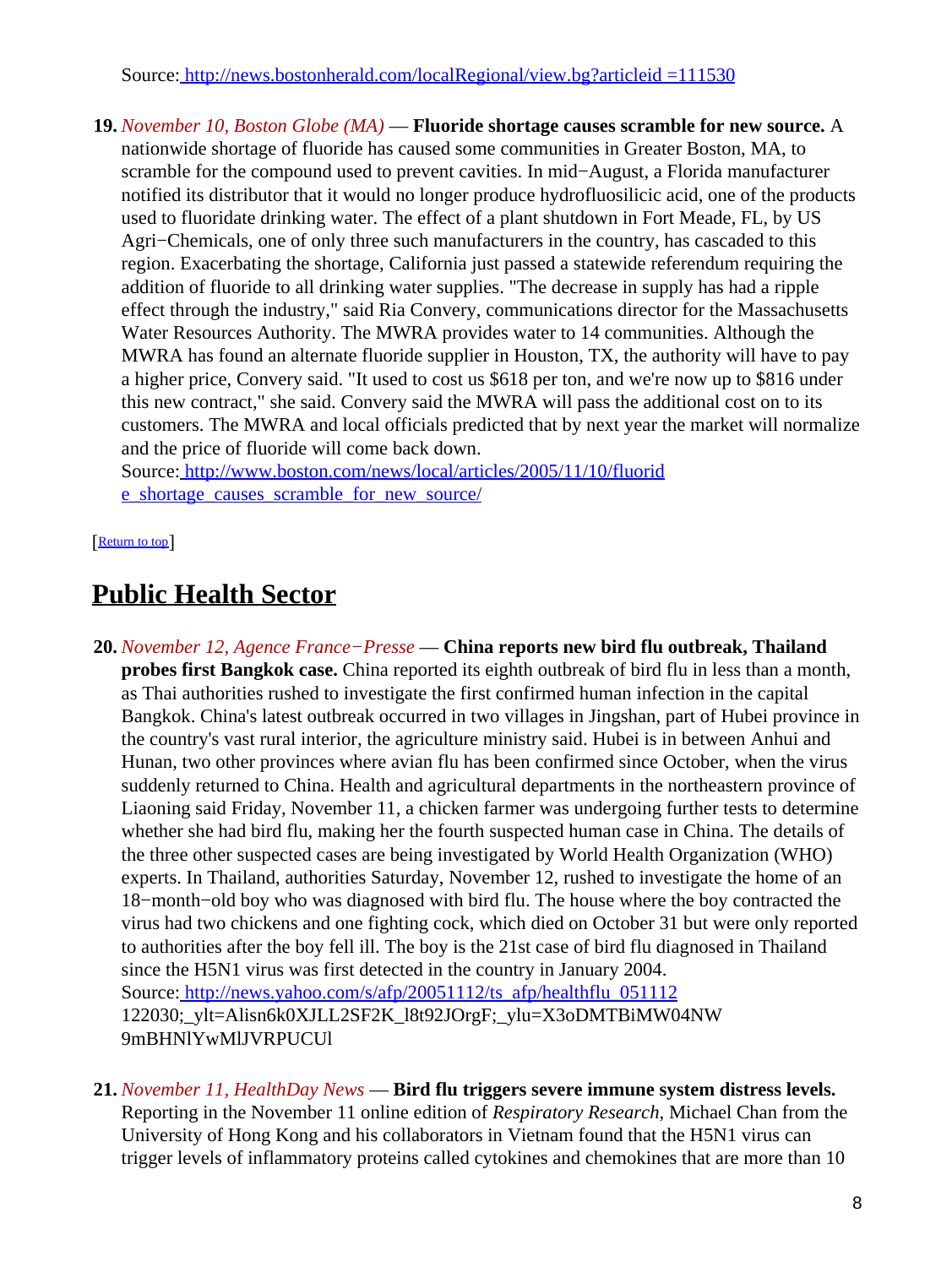times higher than those that occur during a bout of the common flu. This massive increase in cytokine and chemokine activity can inflame airways, making it hard to breathe. It also contributes to the unusual severity of the avian flu, which can result in life−threatening pneumonia and acute respiratory distress. The study authors wrote: "The recent re−emergence of H5N1 disease in humans is a cause for renewed pandemic concern and highlights the need for a better understanding of the pathogenesis of human H5N1 disease…Such understanding will lead to new strategies for managing human H5N1 disease and enhance our preparedness to confront pandemic influenza, whether from H5N1 or other influenza A subtypes." Report: [http://respiratory−research.com/content/6/1/42](http://respiratory-research.com/content/6/1/42)

Source[: http://www.forbes.com/lifestyle/health/feeds/hscout/2005/11/ 11/hscout529060.html](http://www.forbes.com/lifestyle/health/feeds/hscout/2005/11/11/hscout529060.html)

### **22.** *November 11, World Health Organization* — **International effort stops polio epidemic**

**across 10 west and central African countries.** Public health experts have confirmed that a polio epidemic in 10 countries in west and central Africa −− Benin, Burkina Faso, Cameroon, Central African Republic, Chad, Côte d'Ivoire, Ghana, Guinea, Mali, and Togo −− has been successfully stopped. The epidemic has paralyzed nearly 200 children since mid−2003, but no new cases have been reported in these countries since early June. At the same time, polio eradication efforts are intensifying in Nigeria, where extensive disease transmission continues, as part of a mass polio campaign across 28 African countries beginning Friday, November 11. The 10 countries, which had previously been polio−free, participated in a series of mass immunization drives across 23 countries, reaching as many as 100 million children with multiple doses of polio vaccine over the last 18 months. Experts cautioned, however, that ongoing disease transmission in remaining endemic areas continues to pose a risk of more outbreaks across the region.

Global Polio Erdaication Initiative:<http://www.polioeradication.org/> Source[: http://www.who.int/mediacentre/news/releases/2005/pr60/en/in dex.html](http://www.who.int/mediacentre/news/releases/2005/pr60/en/index.html)

**23.** *November 11, PLoS Pathogens* — **Human neutrophils kill Bacillus anthracis.** Bacillus anthracis spores cause natural infections and are used as biological weapons. Inhalation infection with B. anthracis, the etiological agent of anthrax, is almost always lethal, yet cutaneous infections usually remain localized and resolve spontaneously. Neutrophils are typically recruited to cutaneous but seldom to other forms of anthrax infections, raising the possibility that neutrophils kill B. anthracis. In this study, researchers infected human neutrophils with either spores or vegetative bacteria of a wild−type strain, or strains, expressing only one of the two major virulence factors. The human neutrophils engulfed B. anthracis spores, which germinated intracellularly and were then efficiently killed. Interestingly, neutrophil killing was independent of reactive oxygen species production. Researchers fractionated a human neutrophil granule extract by high−performance liquid chromatography and identified  $&\#945$ ; -defensins as the component responsible for B. anthracis killing. These data suggest that the timely recruitment of neutrophils can control cutaneous infections and possibly other forms of B. anthracis infections, and that  $&\#945$ ; -defensins play an important role in the potent anti−B. anthracis activity of neutrophils.

Source[: http://pathogens.plosjournals.org/perlserv/?request=get−docu](http://pathogens.plosjournals.org/perlserv/?request=get-document&doi=10.1371/journal.ppat.0010023) [ment&doi=10.1371/journal.ppat.0010023](http://pathogens.plosjournals.org/perlserv/?request=get-document&doi=10.1371/journal.ppat.0010023)

**24.** *November 10, Associated Press* — **Deadly strain of bird flu confirmed in Kuwait.** A flamingo found on a Kuwaiti beach had the strain of bird flu that has devastated poultry stocks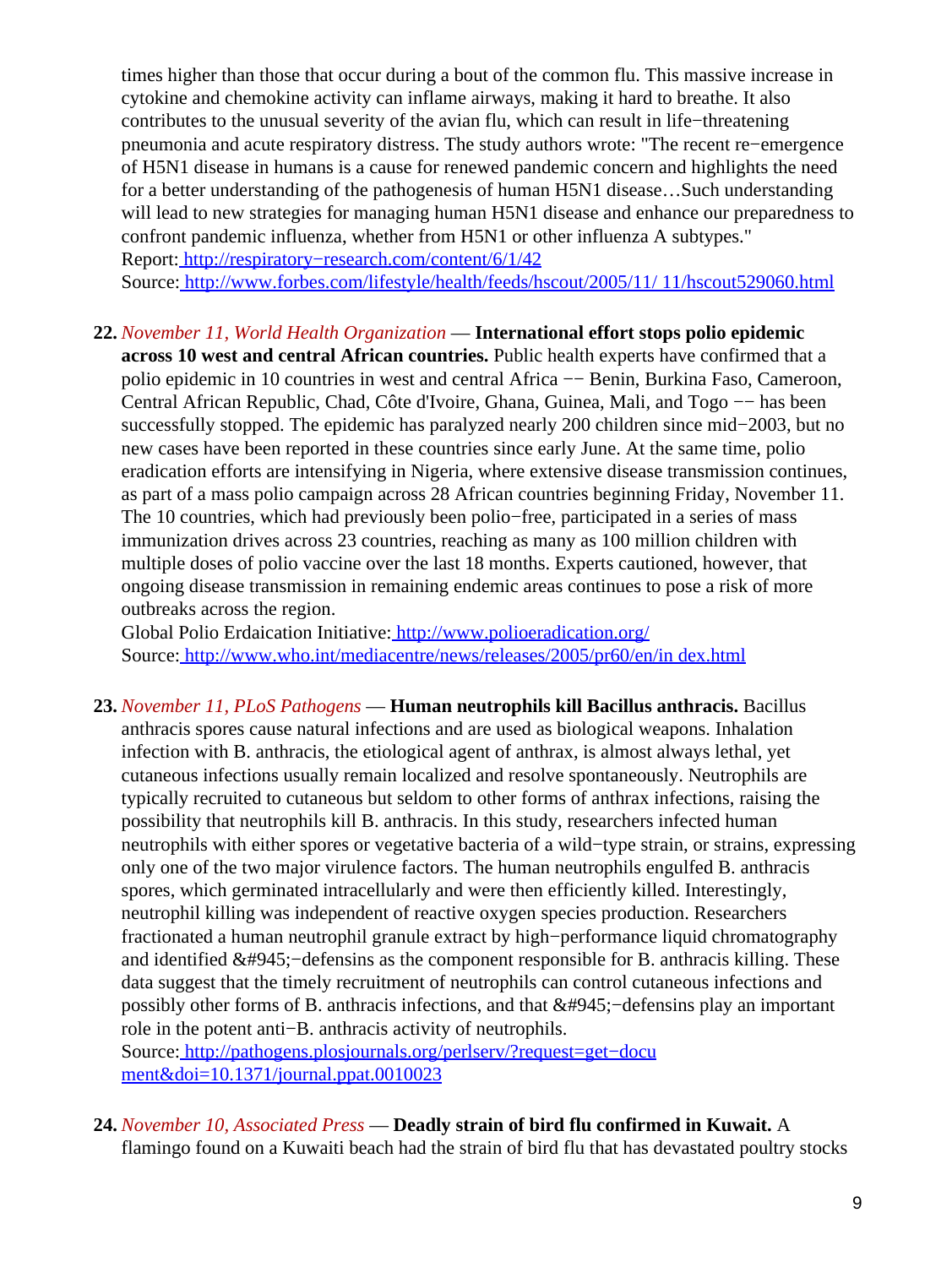and killed more than 60 people in Asia –– the first known case of the deadly bird flu in the Arab world. Mohammed al−Mihana of Kuwait's Public Authority for Agriculture and Fisheries said tests showed the flamingo had the deadly H5N1 flu strain, while a second bird –− an imported falcon –− had the milder H5N2 variant. Both the flamingo and falcon were destroyed. Officials said there was no indication bird flu had spread to humans and they saw no need to slaughter domestic bird stocks. Poultry and eggs from local farms were free of the disease, they said. Al−Mihana said teams would continue to fumigate farms and bird markets and are checking places where birds stop on their migration from Asia to Africa. There have been worries about outbreaks of bird flu in the Middle East because the region sits on important migratory routes. Migratory birds earlier spread the virus to Russia, Turkey, and Romania. Source[: http://www.signonsandiego.com/news/world/20051111−1016−birdf lu.html](http://www.signonsandiego.com/news/world/20051111-1016-birdflu.html)

**25.** *November 08, U.S. Centers for Disease Control and Prevention* — **Update: West Nile Virus activity in the United States, 2005.** The Centers for Disease Control and Prevention (CDC) has released surveillance data on West Nile Virus (WNV) as of Tuesday, November 8, 2005. A total of 42 states reported 2,653 cases of human WNV illness in 2005. By comparison, a total of 2,282 WNV cases had been reported as of November 8, 2004. A total of 1,405 (56 percent) of the 2,490 cases in 2005 occurred in males; the median age of patients was 51 years. Dates of illness onset ranged from January 2 to October 21; a total of 86 cases were fatal. A total of 381 presumptive West Nile viremic blood donors (PVDs) have been reported during 2005. Of these, 88 were reported from California; 57 from Texas; 53 from Nebraska; 22 from Louisiana; 20 from Arizona; 19 from Kansas; 18 from Iowa; 17 from South Dakota; 13 from Oklahoma; 11 from Minnesota; 10 from Illinois; five each from Michigan, New Mexico, and North Dakota; four each from Alabama, Pennsylvania, and Utah; three each from Nevada and Wisconsin; among other states. Of the 381 PVDs, three persons had neuroinvasive illness; seven persons subsequently had other illnesses; and 84 persons subsequently had West Nile fever. Source[: http://www.cdc.gov/mmwr/preview/mmwrhtml/mm5444a6.htm](http://www.cdc.gov/mmwr/preview/mmwrhtml/mm5444a6.htm)

#### [[Return to top](#page-0-1)]

## <span id="page-9-0"></span>**Government Sector**

**26.** *November 10, Associated Press* — **Car prompting Colorado city hall evacuation no threat.** Arvada City Hall and a post office were evacuated and a bomb squad was called in after a car carrying chemical tanks was parked nearby, but officials later determined the vehicle was not a threat. The two adjacent buildings in the west Denver suburb were evacuated after a witness reported that a man carrying a duffel bag had run from the car in the city parking lot on Thursday, November 10, shortly before 7 a.m. MST, police spokesperson Susan Medina said. The motorist contacted police after seeing television coverage of the scene, where two bomb squad robots and someone in a hazardous materials suit had been deployed. He said he merely left his car after he got tired of waiting for his girlfriend, who was in police offices in City Hall, Medina said. Propane and acetylene tanks found in the car were related to the man's construction work, she said.

Source[: http://news.yahoo.com/s/ap/20051110/ap\\_on\\_re\\_us/city\\_hall\\_ev](http://news.yahoo.com/s/ap/20051110/ap_on_re_us/city_hall_evacuation;_ylt=ApducDWbTuPgVacDLS28m3us0NUE;_ylu=X3oDMTA3MjBwMWtkBHNlYwM3MTg-) acuation; ylt=ApducDWbTuPgVacDLS28m3us0NUE; ylu=X3oDMTA3MjBw [MWtkBHNlYwM3MTg−](http://news.yahoo.com/s/ap/20051110/ap_on_re_us/city_hall_evacuation;_ylt=ApducDWbTuPgVacDLS28m3us0NUE;_ylu=X3oDMTA3MjBwMWtkBHNlYwM3MTg-)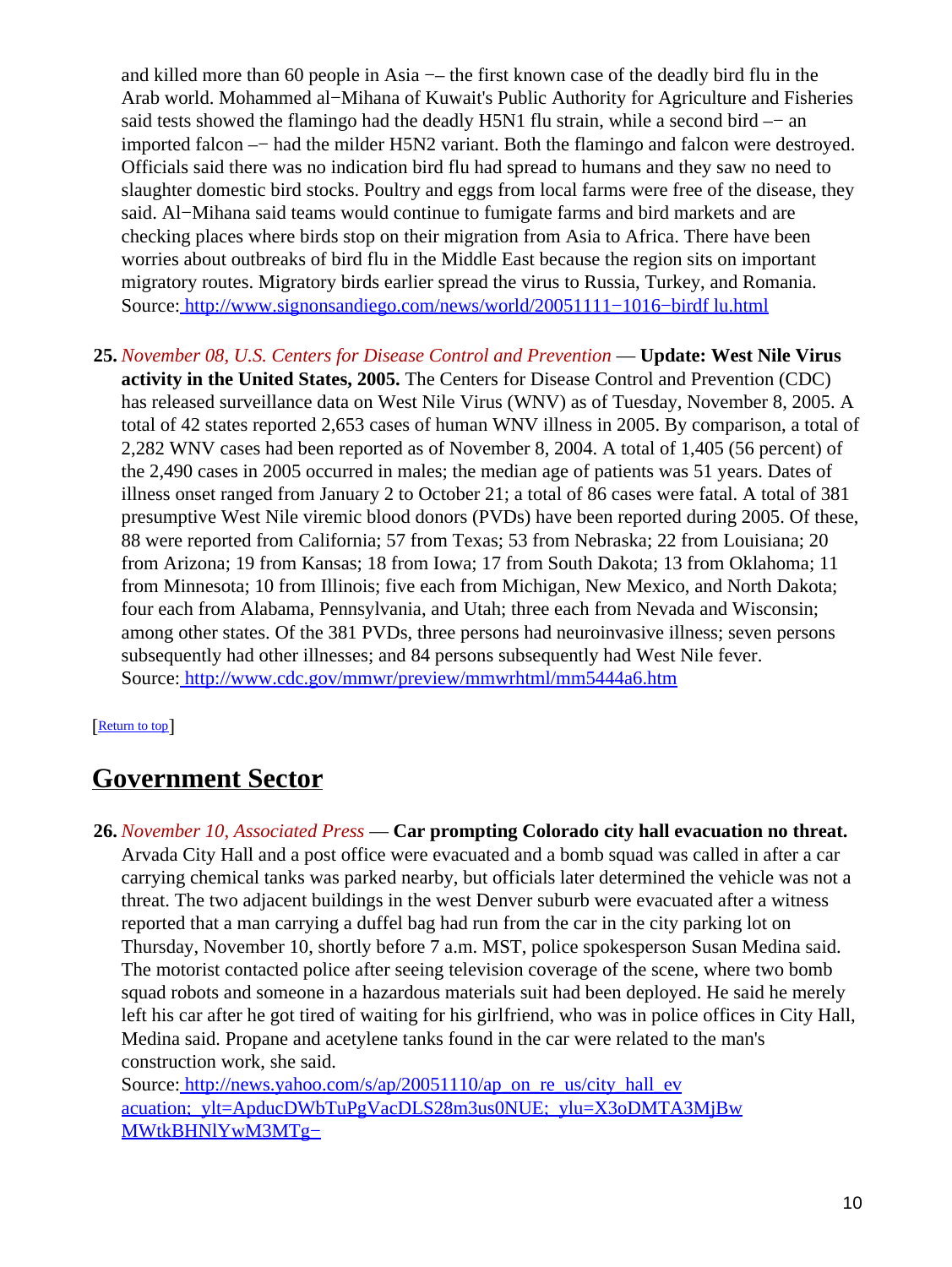## <span id="page-10-0"></span>**Emergency Services Sector**

**27.** *November 11, Daily Reflector (NC)* — **North Carolina county tests response to terror attacks.** Emergency responders in Pitt County, NC, grappled with a series of hypothetical terrorist attacks Thursday, November 10, in an exercise designed to prepare them for responding to the real thing. About 100 people from law enforcement, fire, medical, public school, communications and National Guard backgrounds gathered at the Pitt County Agricultural Center for the exercise. "It gives all agencies a chance to test their plans and see how all the agencies can work with one another during a true time of disaster, a bio−terrorism or weapon of mass destruction event," Pitt County Emergency Services Director Noel Lee said of the drill. IN the drill, an explosion in a chemical lab at East Carolina University (ECU) occurred, followed by an ECU transit bus crash into Belk Hall. Emergency medical and fire personnel hurried to that site, while ECU police tried to divide forces between the two scenes. Officials discussed setting up a joint command center and access routes to get additional personnel on scene. John Meredith, medical director for emergency preparedness response, said the exercise highlighted the importance of increased communication between agencies and pointed to a need to look at alternative triage sites.

Source[: http://www.reflector.com/local/content/news/stories/2005/11/](http://www.reflector.com/local/content/news/stories/2005/11/11/20051111GDRdrill.html) [11/20051111GDRdrill.html](http://www.reflector.com/local/content/news/stories/2005/11/11/20051111GDRdrill.html)

- **28.** *November 10, San Francisco Examiner* — **San Francisco emergency warning system has problems.** A newly upgraded public warning system in San Francisco, CA, intended to alert city residents of an earthquake, terrorist attack or other emergency is riddled with problems and can only be heard by roughly half of San Francisco, city officials said Thursday, November 10. City officials blame the problems on ATI Systems, the Boston−based company that won the contract to upgrade the system. San Francisco is the first major city to install a state−of−the−art outdoor warning system, which is supposed to allow officials to quickly relay vital and accurate information and help it avoid the type of chaos seen in New Orleans during Hurricane Katrina. City officials said around 350 of the 1,100 drivers that power the system's speakers failed during testing, as did replacements provided by the contractor. Even if the drivers worked, city officials said the speakers aren't loud enough, resulting in only 50 to 60 percent of the city being covered by the warning system, instead of the 90 percent specified in the contract. Source: http://www.sfexaminer.com/articles/2005/11/11/news/20051111\_ne03\_emergency.txt
- **29.** *November 10, Mercury News (CA)* — **"Safety Summit" for educators held to prepare them for emergencies.** City police and fire officials Wednesday, November 9, coached scores of schoolteachers and administrators in San Jose, CA, how to think and act like emergency responders. About 200 public and private school officials from northern and central San Jose attended the "Safety Summit" at City Hall. San Jose has 19 school districts, with 300 public and private schools, more than 230,000 K−12 students and 18,000 teachers. But city officials said each has different safety policies, procedures and plans. And none of those are aligned with San Jose police and fire emergency procedures, or coordinated with neighborhood groups or community centers near schools. Wednesday's event aimed to solve that problem. The half−day session was sponsored by Mayor Ron Gonzales' Gang Prevention Task Force and San Jose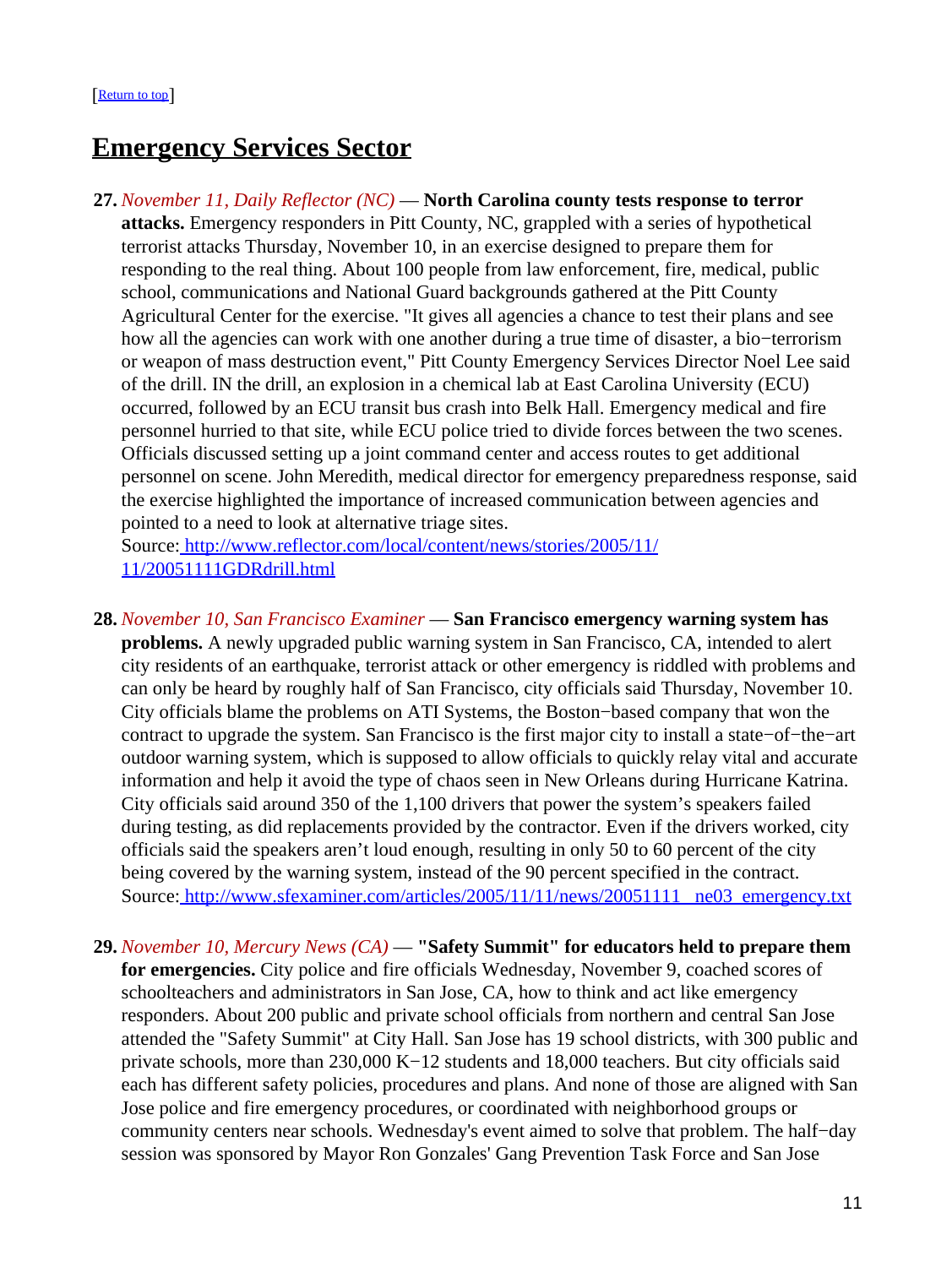Unified School District under a state Department of Education emergency response and crisis management grant. Rios said the summit is a first step toward developing a citywide crisis response and training protocol that will help save lives and ease anxiety in emergencies ranging from earthquakes and fires to school shootings, gang wars or terrorist attacks. Source[: http://www.mercurynews.com/mld/mercurynews/news/local/131298 86.htm](http://www.mercurynews.com/mld/mercurynews/news/local/13129886.htm)

- <span id="page-11-0"></span>**30.** *November 09, WJZ−TV (MD)* — **Drill in Maryland to test new alert system.** Baltimore City, MD, is gearing up for phase three of a major bioterrorism drill, known as the Harbor Base III. It includes a scenario where a biological agent is released into the air, thousands of residents become ill and need medical attention. This drill will test emergency medical service personnel, hospital workers, police and city officials. A new component of this drill is the testing of a new alert system for downtown workers, called "BECON." It involves a reverse 911 call to the top business CEO's in which they will receive information about whether to lock down or evacuate. Officials are keeping the exact date a secret, in order to simulate real emergency conditions. But city officials say the drill is planned for sometime during the week of November 14. Source[: http://wjz.com/topstories/local\\_story\\_313140941.html](http://wjz.com/topstories/local_story_313140941.html)
- **31.** *November 09, Disaster News* — **International emergency response study reveals U.S. response voids.** Disaster response in developing countries is stunted by lack of communication and an inability to work together –– and these same weaknesses hamper U.S. response, new research shows. Susan Forbes Martin, co−author of a new report released by Georgetown University, said disaster management is rife with poor communications. In addition, there seems to be a worldwide hyper−focus on immediate response rather than disaster mitigation and prevention, Martin said. The study also found most partnerships that get established with local response groups are unequal partnerships, because national or international groups don't always communicate well with local players. "There's a tendency for those coming in nationally or internationally to think they know what's best, and then they miss being able to capitalize on the much greater knowledge, usually, of local conditions and local realities." Martin says there are lessons the Federal Emergency Management Agency (FEMA) can learn from international disaster research: "Local communities −− whether it's health services, fire, police −− they're the ones who can do the most effective mitigation. They are the ones on the scene initially. What FEMA needs to do...is to provide the environment of support, financial resources, and leadership that will allow the first responders to respond."

The full study, "Disaster Management and Response: Capacity Building for Developing Country Institutions," is available at:

[http://www.georgetown.edu/sfs/programs/isim/Publications/Gra](http://www.georgetown.edu/sfs/programs/isim/Publications/GrantReports/Disaster%20Management%20and%20Response.pdf) [ntReports/Disaster%20Management%20and%20Response.pdf](http://www.georgetown.edu/sfs/programs/isim/Publications/GrantReports/Disaster%20Management%20and%20Response.pdf) Source[: http://www.disasternews.net/news/news.php?articleid=2948](http://www.disasternews.net/news/news.php?articleid=2948)

### **32.** *November 09, Associated Press* — **Three governors say disaster response best left to locals.**

States should continue to rely on their local authorities and National Guard troops to respond to disasters, rather than have the active military take a greater role in the aftermath of such emergencies, three western governors said Tuesday, November 8. The governors of Arizona, Montana and Utah said it makes more sense for disaster response efforts to be coordinated by local authorities and National Guard units, because they have expertise in confronting those types of emergencies. "You really have to begin with your first−responders and work upward and outward, as opposed to working from Washington, DC, downward," Arizona Governor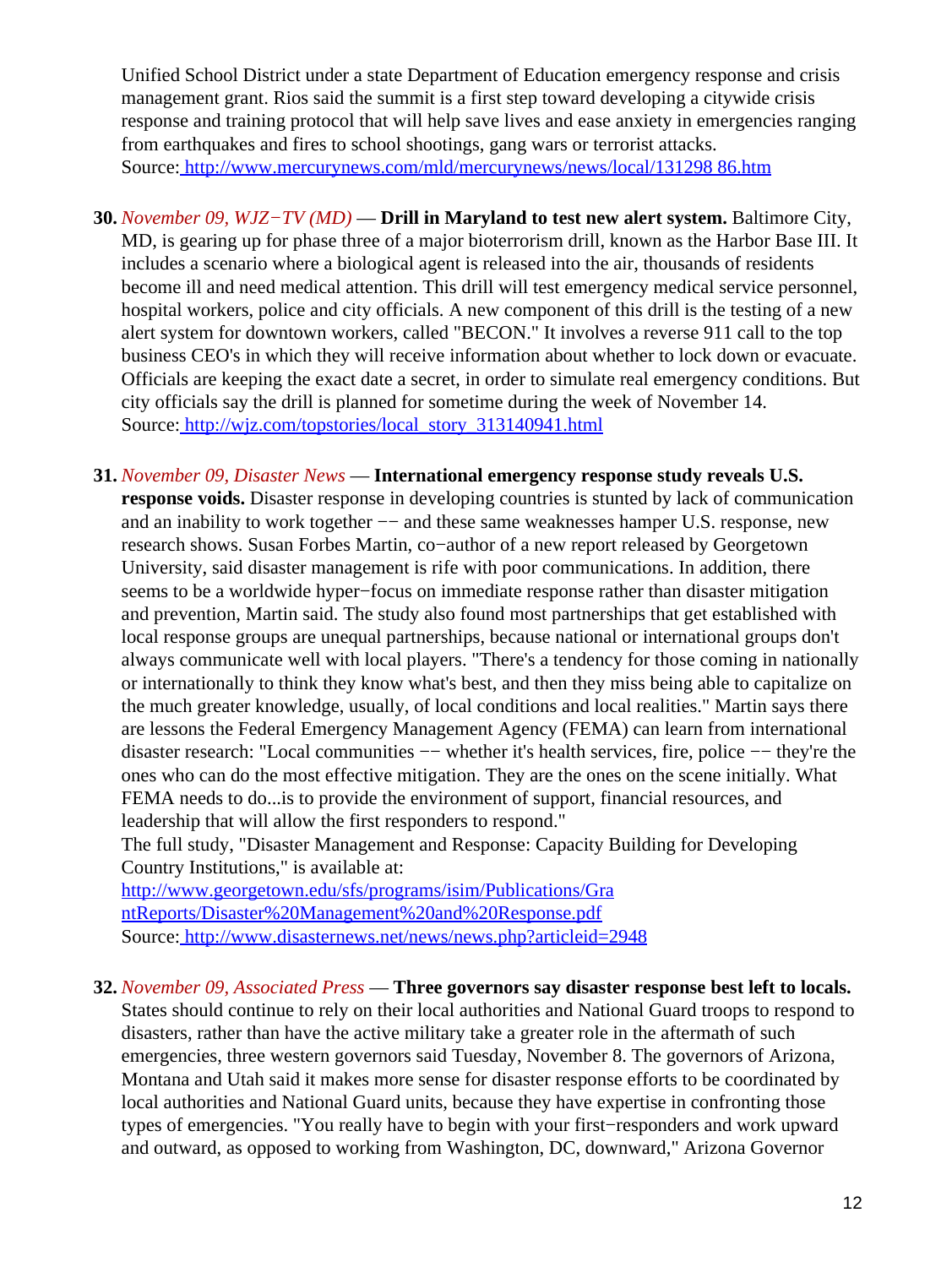Janet Napolitano said at a news conference Tuesday at the opening of a Western Governors' Association meeting in Arizona. Utah Governor Jon Huntsman said emergencies in his state have been well managed because local and state authorities have expertise in disaster response and familiarity with their communities. "Those closest to disaster, those closest to the emergency, are best equipped to deal with it," Huntsman said. If local and state authorities can't handle the demands of a disaster, they can reach out to the federal government for help, Huntsman said.

Source[: http://www.aberdeennews.com/mld/aberdeennews/news/13122911.h tm](http://www.aberdeennews.com/mld/aberdeennews/news/13122911.htm)

[[Return to top](#page-0-1)]

# <span id="page-12-0"></span>**Information Technology and Telecommunications Sector**

**33.** *November 11, Secunia* — **Nortel CallPilot multiple vulnerabilities.** Nortel Networks has found multiple vulnerabilities in Nortel CallPilot, which potentially can be exploited by malicious, local users to gain escalated privileges, or by malicious people to cause a DoS (Denial of Service), or compromise a user's system or vulnerable system. The vulnerabilities have been reported in versions 3.0 and 4.0. The vulnerability in MS05−050 (SA17160) also affects versions 1.07 and 2.x.

The vendor recommends users follow the instructions in Security Advisory P−2005−0056−Global (access to this document requires an active support agreement with Nortel): [http://www130.nortelnetworks.com...63252&RenditionID=REND359 659](http://www130.nortelnetworks.com...63252&RenditionID=REND359659) Source[: http://secunia.com/advisories/17509/](http://secunia.com/advisories/17509/)

**34.** *November 11, Security Tracker* — **Sudo input validation flaw in perl−related environment variables lets certain local users execute arbitrary perl code.** Sudo does not properly validate the PERL5LIB, PERLLIB, and PERL5OPT environment variables. A local user with sudo permissions to run a perl script (without the tainting option) can set these variables to execute an arbitrary file with a name that is identical to the name of a system library included by the perl script.

The vendor has issued a fixed version (1.6.8p12), available at: <http://www.sudo.ws/sudo/download.html> Source[: http://www.securitytracker.com/alerts/2005/Nov/1015192.html](http://www.securitytracker.com/alerts/2005/Nov/1015192.html)

**35.** *November 11, Security Tracker* — **Kerio WinRoute firewall may let users of disabled accounts authenticate to the system.** A vulnerability was reported in Kerio WinRoute Firewall. A remote previously authorized user may be able to authenticate. A remote user may be able to authenticate to the system even if their account has been disabled. The firewall does not properly process certain RTSP streams. A remote user may be able to cause denial of service conditions.

<span id="page-12-1"></span>The vendor has issued a fixed version (6.1.3): www.kerio.com/kwf\_home.html Source[: http://www.securitytracker.com/alerts/2005/Nov/1015194.html](http://www.securitytracker.com/alerts/2005/Nov/1015194.html)

**Internet Alert Dashboard**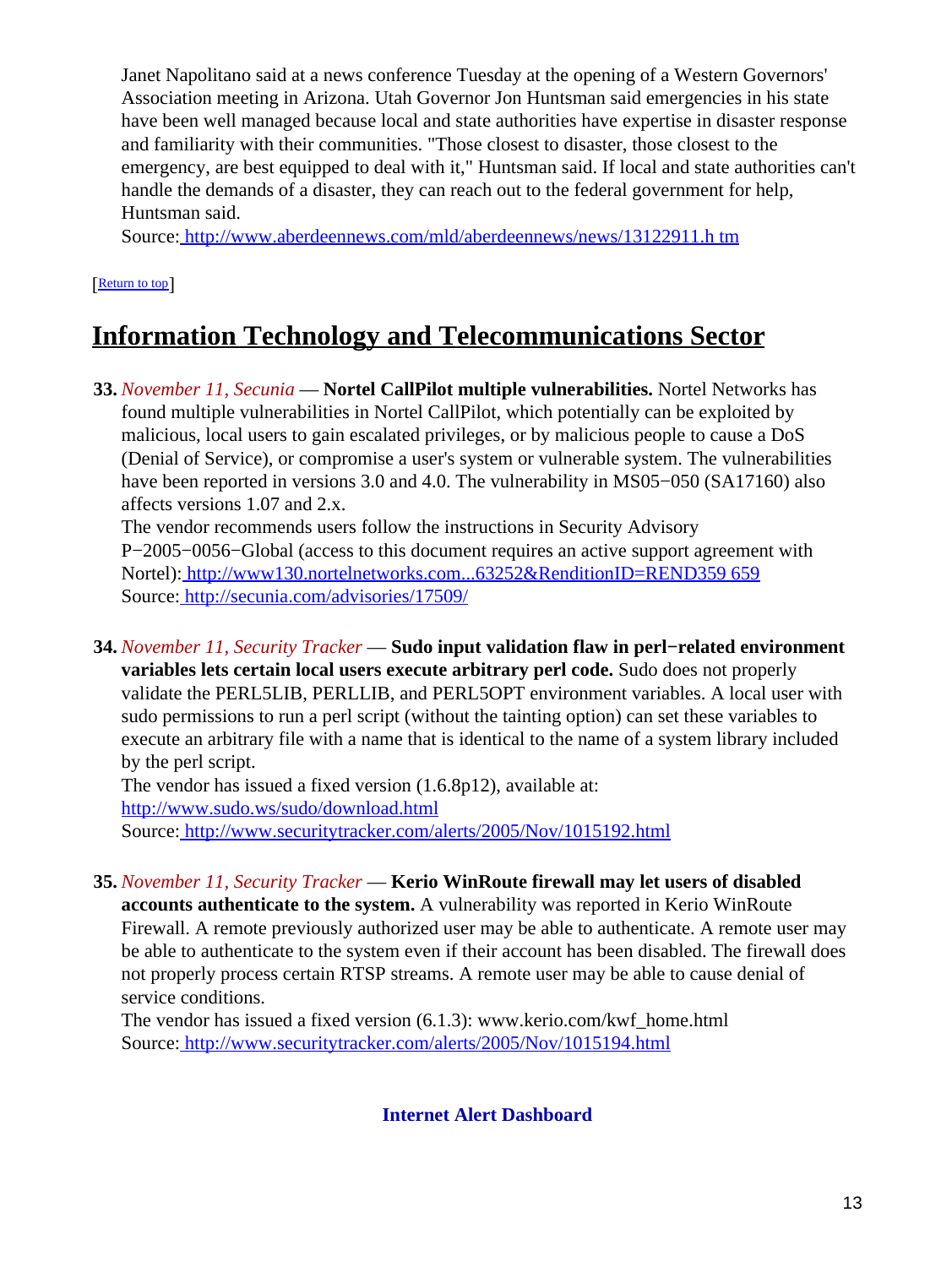#### **DHS/US−CERT Watch Synopsis**

**Over the preceding 24 hours, there has been no cyber activity which constitutes an unusual and significant threat to Homeland Security, National Security, the Internet, or the Nation's critical infrastructures.**

**US−CERT Operations Center Synopsis:** US−CERT is aware of publicly available proof of concept code for an Oracle worm. Currently, US−CERT cannot confirm if this code works. We are working with Oracle to determine the threat posed by this code.

| Although there is limited information concerning this potential threat, US-CERT |
|---------------------------------------------------------------------------------|
| strongly encourages Oracle system administrators to implement the following     |
| workarounds:                                                                    |

|  |  |  |  |  |  |  |  | * Change default user credentials for Oracle installations |
|--|--|--|--|--|--|--|--|------------------------------------------------------------|
|--|--|--|--|--|--|--|--|------------------------------------------------------------|

\* Change the default port for the TNS listener

\* Restrict Oracle network access to trusted hosts only

\* Revoke CREATE DATABASE LINK privileges from the CONNECT role

US−CERT will continue to investigate the issue and provide updates as they become available.

For more information please review URL: [http://www.us−cert.gov/current/current\\_activity.htmloraclewm](http://www.us-cert.gov/current/current_activity.htmloraclewm)

There are variants of Breplibot (aka Stinx aka Ryknos) trying to hide under the cloak provided by the Sony DRM software. However, none of the variants we have so far analyzed are successful in installing on a machine that has an unpatched Sony DRM running.

[http://www.f−secure.com/weblog/](http://www.f-secure.com/weblog/)

**Current Port Attacks**

| Top 10        | $ 1026 \text{ (win-pro)}$ , 6881 (bittorrent), 445 (microsoft-ds), 80 (www), 6346 |  |  |  |
|---------------|-----------------------------------------------------------------------------------|--|--|--|
| <b>Target</b> | (gnutella–svc), 139 (netbios–ssn), 135 (epmap), 32789 (---), 25                   |  |  |  |
| Ports         | $(smtp)$ , 6588 (AnalogX)                                                         |  |  |  |
|               | Source: http://isc.incidents.org/top10.html; Internet Storm Center                |  |  |  |

To report cyber infrastructure incidents or to request information, please contact US−CERT at [soc@us−cert.gov](mailto:soc@us-cert.gov) or visit their Website: [www.us−cert.gov.](http://www.us-cert.gov/)

Information on IT information sharing and analysis can be found at the IT ISAC (Information Sharing and Analysis Center) Website: [https://www.it−isac.org/.](https://www.it-isac.org/)

[[Return to top](#page-0-1)]

# <span id="page-13-0"></span>**Commercial Facilities/Real Estate, Monument &Icons Sector**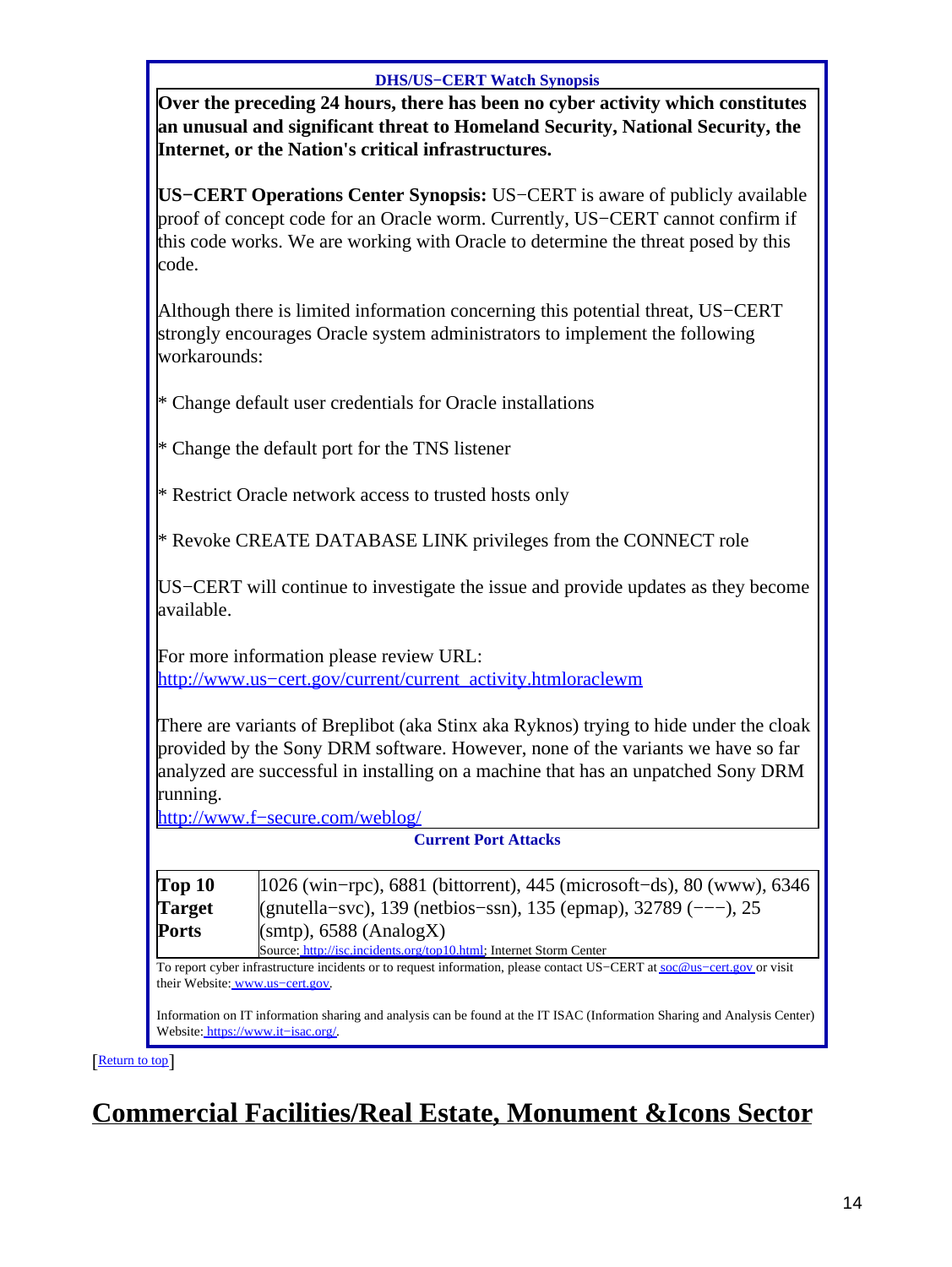**36.** *November 11, Associated Press* — **City proposes shortened Mardi Gras.** While New Orleans officials debate a scaled−down version of the annual party, tourist officials warn against limiting the parades too severely. City officials are looking into a six−day celebration −− about half the normal length. It would begin February 23 and run through Fat Tuesday, February 28. A final decision is expected by November 18. A shorter season would reduce the cost for the cash−strapped city, which foots the bill for police overtime and garbage pickup. Police have been working 12−hour shifts since the hurricane hit but will return to eight−hour shifts late this month, acting superintendent Warren Riley said. There's no money in next year's budget for Carnival overtime, so each day's parades must be finished in eight hours, he said. Some locals have suggested calling off Mardi Gras 2006 altogether. They say staging the huge party at a time of such great need in the city and region will send the wrong message to other parts of the country.

Source[: http://www.usatoday.com/travel/news/2005−11−11−katrini−mardi gras\\_x.htm](http://www.usatoday.com/travel/news/2005-11-11-katrini-mardigras_x.htm)

### **37.** *November 10, Associated Press* — **New York steps up patrols of hotels after Jordan**

**bombings.** Police stepped up patrols of Manhattan hotels as a precaution following the suicide bombings of three hotels in Jordan on November 9. The number of critical response patrol vehicles was increased, with special attention paid to hotels in midtown and downtown Manhattan, police said Thursday, November 10. One officer said they were instructed to watch for suspicious packages and activity. Police officers and squad cards were posted at several midtown hotels early Thursday, including the Grand Hyatt New York, next to Grand Central Terminal.

Source[: http://www.cnn.com/2005/US/11/10/us.security.ap/index.html](http://www.cnn.com/2005/US/11/10/us.security.ap/index.html)

**38.** *November 10, Voice of America* — **Chinese police warn of possible hotel terror attacks.** The U.S. Embassy says the Chinese police warning was specific: Islamic extremists are planning to attack five and four−star hotels in China "sometime over the course of next week". The embassy advised Americans staying at luxury hotels to remain vigilant and to exercise caution. The warning comes as Chinese and U.S. officials are preparing for President Bush's November 19 arrival in Beijing. A host of U.S. officials including U.S. Trade Representative Rob Portman, California Governor Arnold Schwarzenegger and former President George Bush, the father of the current president, also are visiting Beijing next week. There are few known Islamic militant groups operating in China. However, China's northwestern frontier region is home to minority Muslim groups such as the Uighurs. China considers one Uighur group, the East Turkestan Islamic Movement, to be engaged in terrorist activities. The U.S. Embassy said Chinese authorities have made assurances that they are taking appropriate security measures and are investigating the threat. But the Chinese government has not made any formal comment about the matter.

Source[: http://www.voanews.com/english/2005−11−09−voa14.cfm](http://www.voanews.com/english/2005-11-09-voa14.cfm)

[[Return to top](#page-0-1)]

# <span id="page-14-0"></span>**General Sector**

**39.** *November 10, Associated Press* — **Feds accuse two California men in scheme to smuggle missiles into U.S.** A California federal grand jury on Wednesday, November 9, indicted Chao Tung "John" Wu of La Puente and Yi Qing Chen of Rosemead, both naturalized U.S. citizens